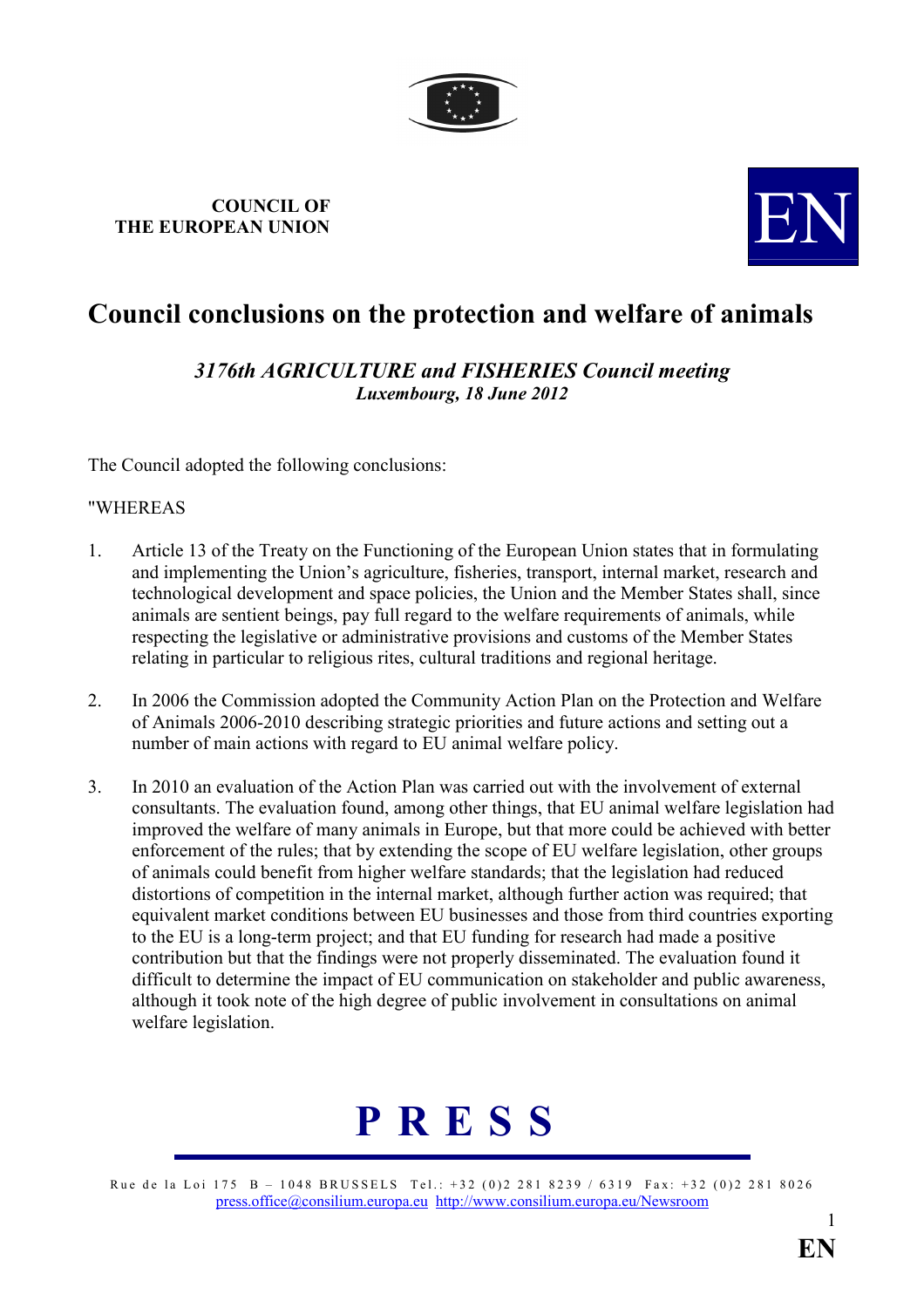- 4. On 23 March 2010 the European Parliament adopted its report on the evaluation and assessment of the Animal Welfare Action Plan 2006-2010. In particular, the European Parliament recognized the need for better enforcement of existing legislation, establishment of a European network of reference centres, and a general European animal welfare law.
- 5. In January 2012 the Commission published a Communication to the European Parliament, the Council and the European Economic and Social Committee on the European Union Strategy for the Protection and Welfare of Animals 2012-2015.
- 6. In 2007 the Commission adopted a new Animal Health Strategy for the European Union (2007-2013) "Prevention is better than cure". According to the Strategy the concept of animal health covers not only the absence of disease in animals but also the critical relationship between the health of animals and their welfare.
- 7. In its new animal welfare strategy, the Commission calls for a different and holistic approach to some common problems. For this reason the Commission considers the establishment of a simplified EU legislative framework with animal welfare principles for all animals, including, where appropriate, pet animals, kept in the context of an economic activity. The aim is to simplify animal welfare legislation and ultimately to facilitate its enforcement. Furthermore, the Commission will consider a new EU framework to increase transparency and adequacy of information to consumers and the establishment of a network of reference centres. In addition, the Commission stresses the need to reinforce or make better use of actions which the Commission already performs, including the development of tools to strengthen Member States' compliance with existing legislation, support for international cooperation, the establishment of a level playing field for European producers, and the provision of appropriate information to consumers and the public.
- 8. Several Member States have supported the Commission's considerations as regards the introduction of a simplified EU legislative framework based on outcome-based animal welfare indicators. However, at the same time, they have stressed that indicators cannot necessarily replace specific resource-based provisions. It was mentioned that indicators, such as those developed by Welfare Quality®, need further development to be both practicable and effective from a legislative point of view. Additionally, the need to broaden the scope of EU legislation also to cover other species, including wild animals kept in captivity as well as dogs and cats kept or traded in the context of economic activity, was mentioned.
- 9. A number of Member States have expressed concerns regarding the challenges posed by globalization to the competiveness of the EU farming sectors and have stressed that the new strategy should not pose a threat to the economic sustainability of these sectors and should not put them at an economic disadvantage due to varying welfare standards worldwide, while others have underlined that animal welfare is a value in itself.
- 10. On 29 February and 1 March 2012 the Danish Presidency and the Commission jointly hosted a conference in Brussels entitled "Empowering consumers and creating market opportunities for animal welfare". The Conference, comprising several sessions on subjects closely related to the Commission's Welfare Strategy, also provided the Commission with the opportunity to present the Strategy to a wider audience and gauge the opinions of a variety of stakeholders.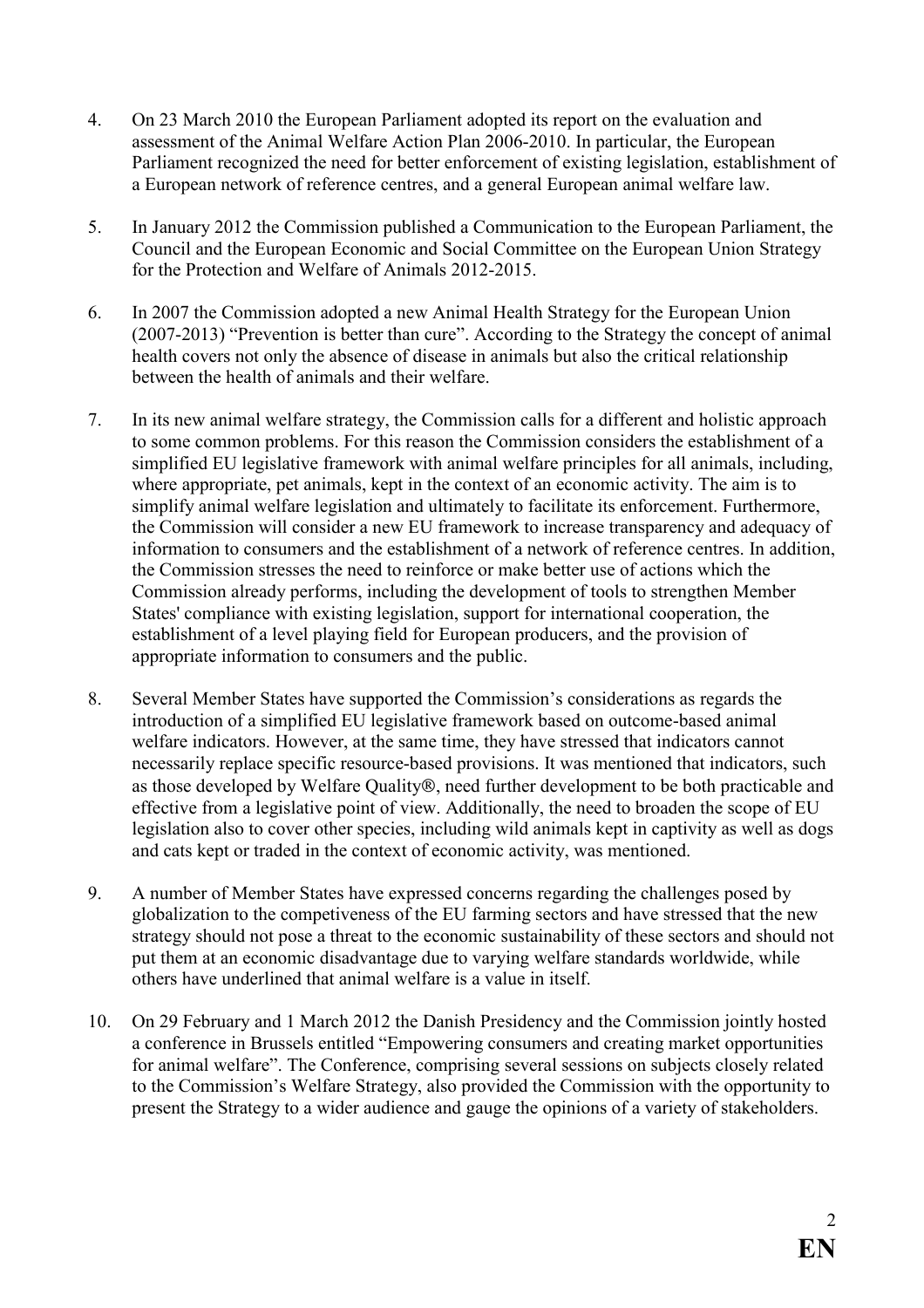- 11. In a matter of particular relevance to the Strategy, the conference dealt closely with the potential to improve the lives of animals through non-legislative means, including empowerment of consumers and the raising of public awareness of welfare and of the possibilities for optimizing the enforcement of existing animal welfare law. Incentives should include all involved stakeholders.
- 12. On 22 December 2004 the Council adopted Regulation (EC) No. 1/2005 on the protection of animals during transport (the Transport Regulation).
- 13. Article 32 of the Transport Regulation stipulates that within four years of its date of application, the Commission shall present a report to the European Parliament and the Council on the impact of the Regulation on the welfare of animals and on EU trade in live animals, taking into account the scientific evidence on welfare needs of animals and the implementation of the navigation system, as well as the socio-economic implications of the Regulation, including regional aspects. It follows from the Regulation that the report may be accompanied if necessary by appropriate legislative proposals concerning long journeys, in particular as regards journey times, resting periods and space allowances.
- 14. In January 2011 the European Food Safety Authority (EFSA) published a scientific opinion concerning the welfare of animals during transport. In this opinion the most recent scientific information on the main farm species is reviewed and, based on the impact of different transport practices on the animals, conclusions and recommendations are given. In the conclusions of their opinion, the scientists stated that parts of the present Regulation are not in line with current scientific knowledge. Furthermore, in 2004 EFSA published an opinion on the welfare during transport of animals such as poultry, deer, rabbits and fish.
- 15. The Commission adopted its report on the impact of the Transport Regulation on 10 November 2011. The report was not accompanied by any legislative proposals but a number of actions for the near future are considered.
- 16. In its report on the Transport Regulation, the Commission invited the European Parliament and the Council to discuss the issues highlighted in the report. To that end, the Danish Presidency produced a questionnaire calling on Member States to submit their points of view on the key findings of the report as well as on any issues regarding the Regulation that needed further action or improvement.
- 17. On 15 March 2012, the European Parliament adopted Written Declaration 49/2011 requesting the establishment in the European Union of a maximum time limit of eight hours for the transportation of live animals to slaughter.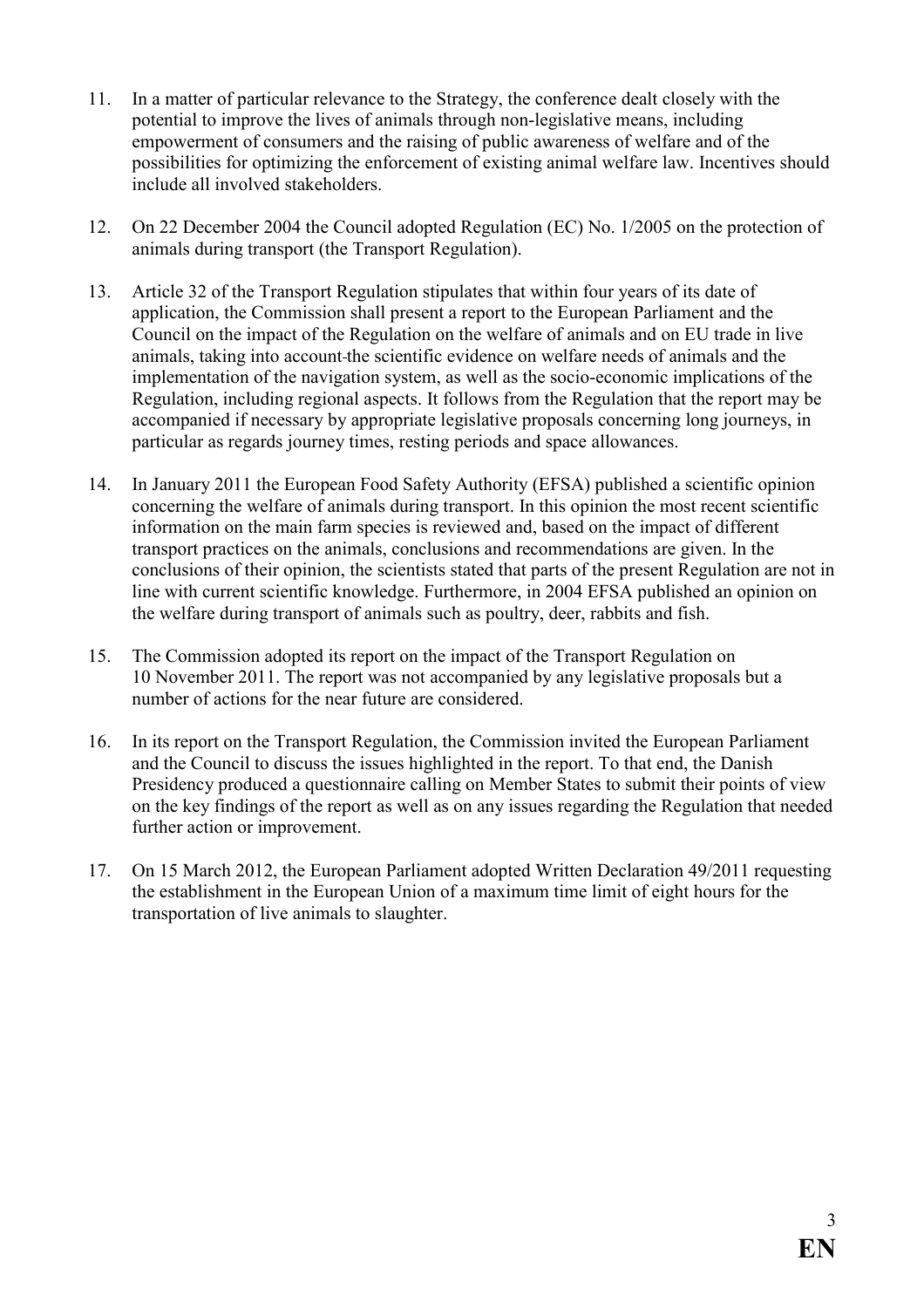- 18. In the report the Commission concludes that the Regulation has had beneficial impact on the welfare of animals during transport. However, as problems still remain, there is room for improvement, which could be achieved by different actions. The Commission states that an amendment of the Regulation would not be the most appropriate approach to address the identified problems and that a steady legal situation will allow Member States and stakeholders to focus on enforcement within a stable legal framework. As regards the gap between the requirements of the legislation and available scientific evidence the Commission sees that, for the time being, this is best addressed by the adoption of guides to good practice. Several Member States fully supported the Commission's view, others expressed a strong wish for a comprehensive revision of the Regulation, including the insertion of provisions on maximum journey time for slaughter animals, and some wished to see amendments made to the Regulation but could not support the introduction of a limit on the maximum journey time for all species of livestock going to slaughter.
- 19. The issues raised by Member States concerning the Commission's report and the Transport Regulation in general have been intensively discussed in the appropriate preparatory bodies of the Council, as have the recommendations in the strategy on animal welfare and the outcome of the conference.

## THE COUNCIL OF THE EUROPEAN UNION:

- 1. WELCOMES the Communication to the European Parliament, the Council and the European Economic and Social Committee on the European Union Strategy for the Protection and Welfare of Animals 2012-2015 and the Report from the Commission to the European Parliament and the Council on the impact of Council Regulation (EC) No 1/2005 on the protection of animals during transport.
- 2. APPRECIATES the substantial work done by the Commission in preparing both documents.
- 3. AGREES with the Commission on the need to take a holistic approach in future work on the welfare of animals.
- 4. RECOGNISES that the health of animals has an important impact on their welfare.
- 5. EMPHASISES that simplification of the EU legislative framework for the protection of animals can be a useful instrument for alleviating the administrative burdens on operators and authorities but must not lead to a decline in standards for the protection of animals or a lowering of ambitions to improve animal welfare EU-wide.
- 6. UNDERLINES that Member States should not be prevented from applying specific national rules aimed at ensuring more extensive protection of animals provided that such rules do not conflict with EU legislation and do not adversely affect the functioning of the internal market.
- 7. AGREES with the Commission on the need to consider a new EU legislative framework to increase transparency and adequacy of information on animal welfare to consumers to facilitate their purchase choice.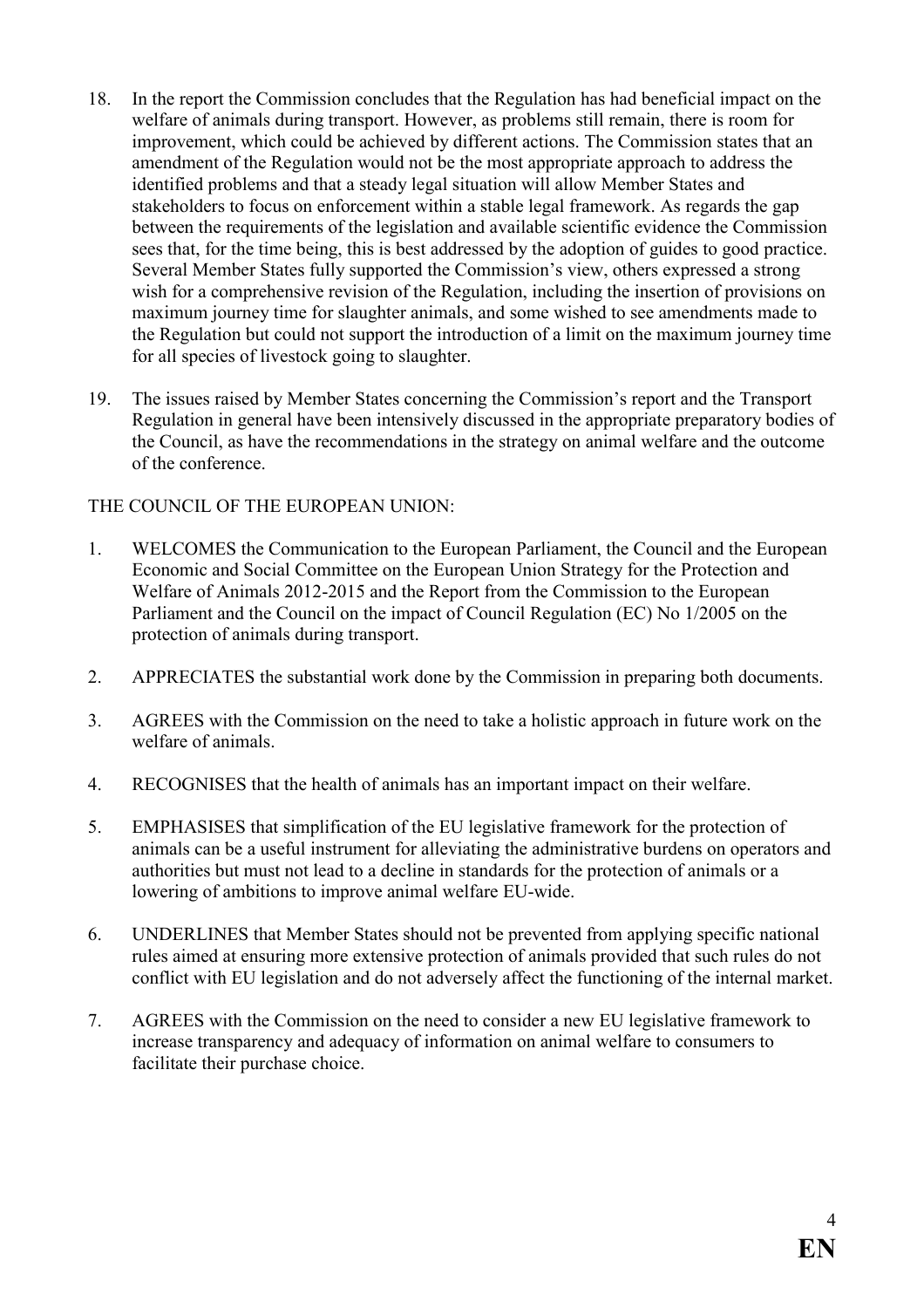- 8. SUPPORTS the intention of the Commission to establish a network of reference centres for animal welfare, where appropriate through existing scientific and technical national resources, to effectively support the holistic approach to animal welfare by sharing knowledge, with specific emphasis on the validation, harmonization and updating of outcome-based animal welfare indicators on a scientific basis.
- 9. VALUES the contributions made by a variety of stakeholders at the conference hosted by the Commission and the Danish Presidency on 29 February and 1 March 2012 in Brussels where the Commission presented its Strategy to a wider audience and notes that the conference recognized the importance of the Commission and Member States working collaboratively with all stakeholders, including the industry and animal welfare organizations, to achieve consistent improvements in farm animal welfare.
- 10. APPROVES OF the message from several contributors at the conference concerning the need to strengthen the degree of confidence between producers and consumers on the well-being of livestock, to stress the important opportunity for retailers to secure the provision of appropriate information on production standards to consumers and to emphasise the importance of paying a fair price to the producers.
- 11. NOTES that although there is a discrepancy between the attitudes of citizens to animal welfare and their purchasing activities as consumers, there is considerable scope for promoting high-welfare products, so that they become the basic commodities of the future, demanded by all.
- 12. STRONGLY EMPHASISES the need to empower consumers in order to play an increasingly active role in the improvement of the lives of animals, and to that end stresses the need for accurate, relevant and transparent information to be provided to consumers and citizens.
- 13. NOTES that voluntary labelling schemes may be a way to promote higher animal welfare standards, but only if such schemes are effective in creating consumer confidence, are transparent and reliable, communicate the relevant welfare message effectively and go beyond minimum standards set out in legislation.
- 14. CALLS UPON the Commission to determine whether benchmarking based on relevant outcome-based animal welfare indicators could be an instrument for providing consumers and citizens with the appropriate knowledge to enable them to make informed choices.
- 15. RECOGNISES that the power of consumers alone will not meet the challenge of protecting animals across Europe in the future. Legislative and non-legislative measures to establish scientifically based minimum requirements, including, where appropriate, specific measures with respect to certain animal species, with due regard to competitiveness and sustainability of the European production model as well as socio-economic, environmental and regional aspects, therefore remain indispensable.
- 16. AGREES with the Commission on the relevance of communicating to children, young adults or the public at large to raise awareness of respect for animals and to promote responsible ownership.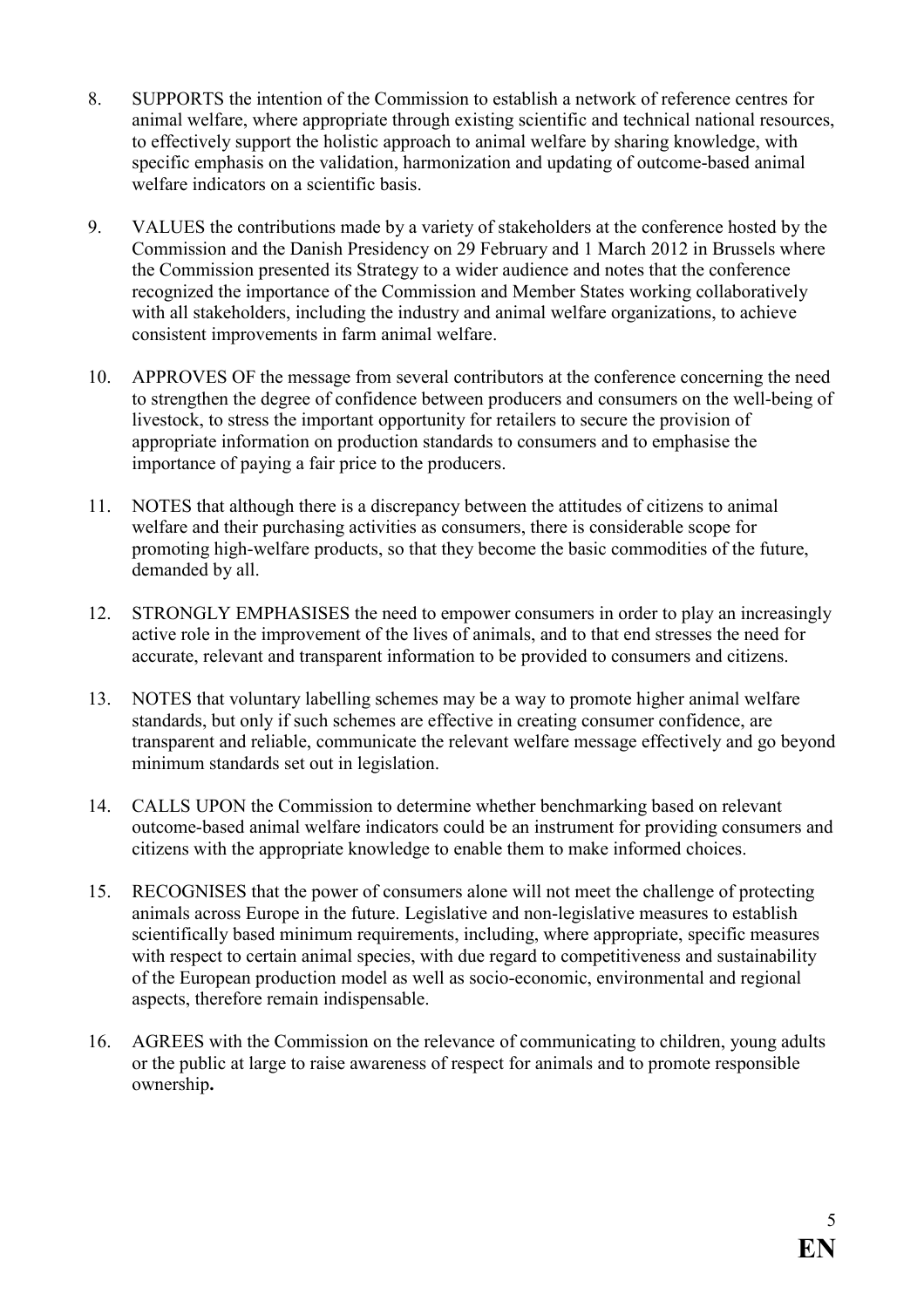- 17. ENCOURAGES the Commission to press ahead with the initiatives outlined in the Strategy to support Member States to improve compliance, including initiatives on education of operators, training of inspectors and advice to competent authorities in the Member States.
- 18. INVITES the Commission to ensure that competence of operators on animal welfare is developed through specific initiatives using as much as possible the existing educational framework and reducing the administrative burden.
- 19. EMPHASISES the importance of effective and uniform enforcement of existing EU legislation on animal welfare, underlines that Member States are primarily responsible in that respect and highlights the recent and future challenges with regard to the proper implementation of EU legislation.
- 20. ENCOURAGES the Commission to take into account, when considering a future simplified legislative framework, that outcome-based animal welfare indicators cannot necessarily replace specific resource-based provisions. Indicators may be a very valuable enforcement tool, but they may need to be adjusted to regional differences and further developed in order to be a practicable, legally certain, scientifically based and not too time-consuming tool for both operators and inspectors.
- 21. RECALLS the Council conclusions on the welfare of dogs and cats adopted in 2010 and invites the Commission, when considering the scope of a future legislative framework, to include dogs and cats that are kept or traded in the context of an economic activity.
- 22. STRESSES the importance of promoting animal welfare through the Common Agricultural Policy (CAP) and of ensuring coherence between animal welfare and other policies such as environmental policy.
- 23. FOLLOWS with interest the ongoing work on animal welfare issues in the European Parliament.
- 24. EMPHASISES the need for measures concerning navigation systems, agrees with the Commission on the need to establish a simplified version of the journey log and calls upon the Commission to finalize actions in these respects by no later than the end of 2014.
- 25. ENCOURAGES the Commission to pursue, in the near future, the additional actions outlined in the report on the Transport Regulation and in doing so take into account scientific evidence, such as the EFSA opinions. Priority should be given to dissemination of Commission guidance on interpretation of different aspects of the Regulation, which have given rise to uncertainty when interpreting the Regulation, such as the term "economic activity".
- 26. ENCOURAGES the Commission to take account of existing and emerging scientific evidence concerning the welfare of animals during transport and of technological progress when in the future considering additional actions and possible future amendments to the Transport Regulation.